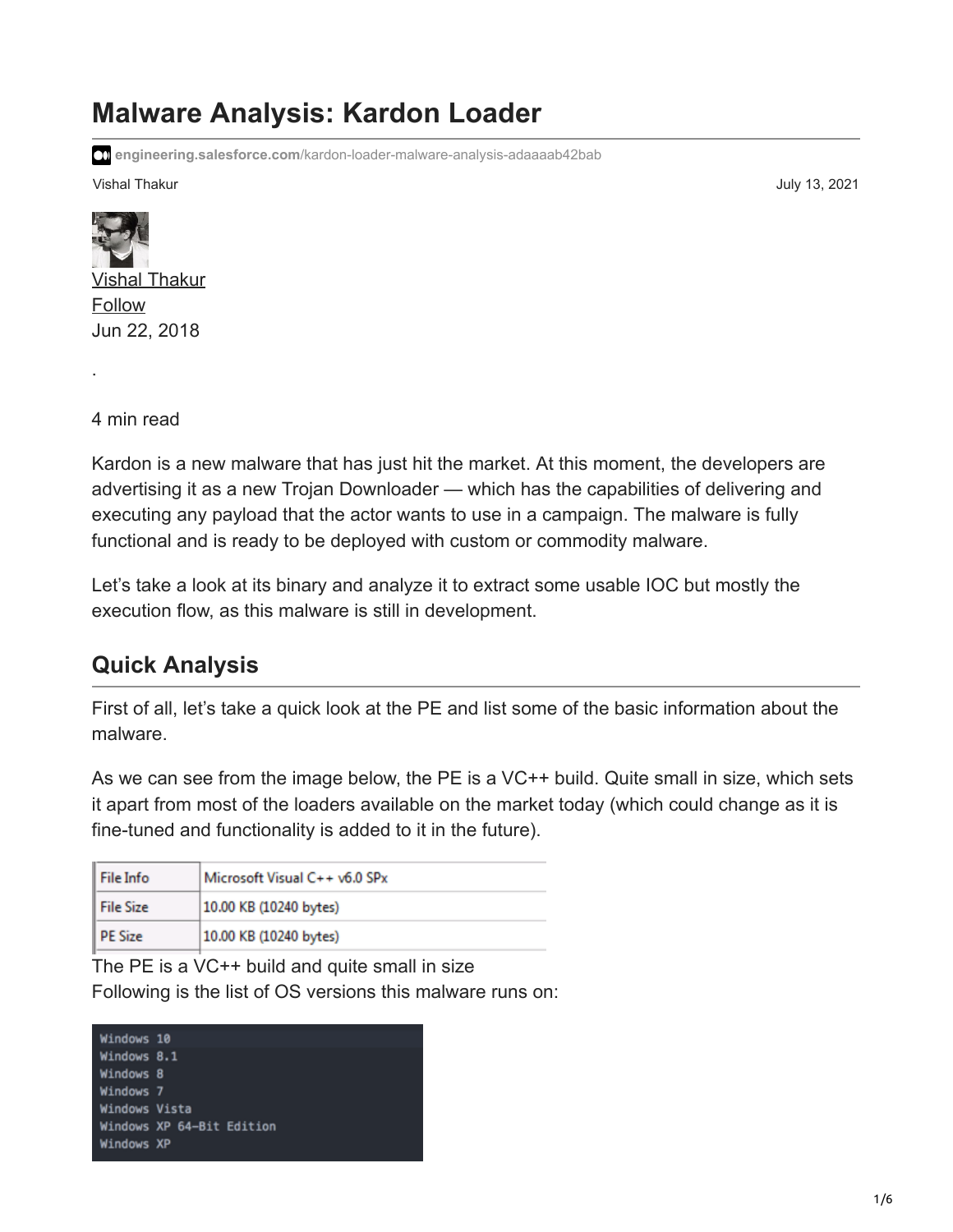Now, let's take a quick look (statically) at the DLLs that this malware loads on execution:

| GetFileVersionInfoSizeA |
|-------------------------|
| GetFileVersionInfoA     |
| VerQueryValueA          |
| VERSION.dll             |
| WS2_32.dll              |
| URLDownloadToFileA      |
| urlmon.dll              |
| SHGetFolderPathA        |
| SHELL32.dll             |
| GetTempPathA            |
| GetVolumeInformationA   |
| CloseHandle             |
| GetLastError            |
| CreateEventA            |
| Sleep                   |
| GetCurrentProcess       |
| <b>ExitProcess</b>      |
| GetSystemInfo           |
| GetSystemDirectoryA     |
| GetModuleFileNameA      |
| GetModuleHandleA        |
| GetProcAddress          |
| WinExec                 |
| MoveFileExA             |
| GetComputerNameA        |
| HeapAlloc               |
| GetProcessHeap          |
| HeapFree                |
| GetStartupInfoA         |
| GetCommandLineA         |
| KERNEL32.dll            |
| wvsprintfA              |
| USER32.dll              |
| OpenProcessToken        |
| GetTokenInformation     |
| GetUserNameA            |
| RegCreateKeyA           |
| RegSetValueExA          |
| ADVAPI32.dll            |
|                         |

To dig out more interesting DLLs, let's start the dynamic analysis of this malware. Once launched and suspended, we look into the memory and see that some more interesting DLLs (Anti-VM and Anti-AV) have now been launched. Take a look at the image below: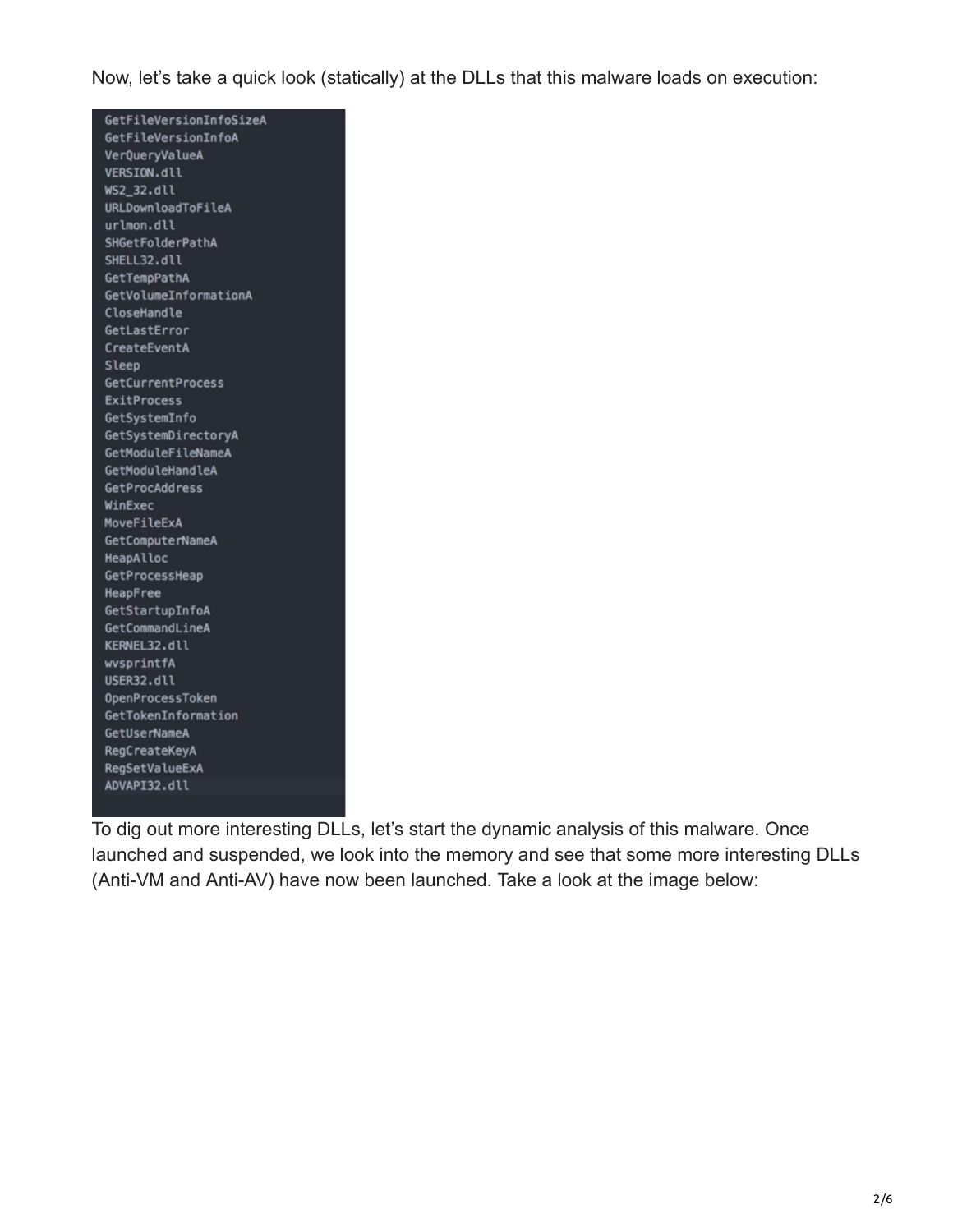| avghookx.dll                                        |  |
|-----------------------------------------------------|--|
| avghooka.dll                                        |  |
| snxhk.dll                                           |  |
| sbiedll.dll                                         |  |
| dbghelp.dll                                         |  |
| api log.dll                                         |  |
| dir watch.dll                                       |  |
| pstorec.dll                                         |  |
| vmcheck.dll                                         |  |
| wpespy.dll                                          |  |
| <b>KVMKVMKVM</b>                                    |  |
| Microsoft Hv                                        |  |
| <b>VMwareVMware</b>                                 |  |
| <b>XenVMMXenVMM</b>                                 |  |
| pri hyperv                                          |  |
| Ant-VM and Anti-AV functions listed from the memory |  |

L.

We can also see more Anti-VM features in the code as we dig deeper:

```
push
        edi
xor
        ecx, ecx
        [ebp+var_28], offset aKumkumkum ; "KUMKUMKUM"
mov
push
        ebx
cpuid
        esi, ebx
mov
        [ebp+var_24], offset aMicrosoftHv ; "Microsoft Hv"
mov
        [ebp+var_10], xmm0<br>[ebp+var_20], offset aUmwarevmware ; "UMwareUMware"
movups
mov
lea
        edi, [ebp+var_10]
         [ebp+var_1C], offset aXenvmmxenvmm ; "XenVMMXenVMM"
mov
         [ebp+var_18], offset aPrlHyperv ; "prl hyperv "
mov
        [ebp+var 14], offset aUboxvboxvbox |; "VBoxVBoxVBox"
mov
        ebx
pop
mou
        [edi], eax
lea
        eax, [ebp+var_68]
        [edi+4], esi
mou
        esi, esi
xor
        40h
push
        oei
.<br>nuch
```
These strings are passed into the memory for Virtual Machine detection. As we can see, most of the common platforms have been taken into account.

Let's have a look at the execution now. We start with looking into the CPU.

|   | 8BF3      |  |         | MOU ESI.EBX                           |  |  |  |  |                                                                                      |  |
|---|-----------|--|---------|---------------------------------------|--|--|--|--|--------------------------------------------------------------------------------------|--|
|   |           |  |         |                                       |  |  |  |  | C745 DC 6433 MOV DWORD PTR SS: [LOCAL.9], OFFSET 00403 ASCII "Microsoft Hv"          |  |
| ٠ | 0F1145 F0 |  |         | MOVUPS DQWORD PTR SS: [LOCAL.4], XMM0 |  |  |  |  |                                                                                      |  |
|   |           |  |         |                                       |  |  |  |  | C745 E0 7433 MOV DWORD PTR SS: [LOCAL.8].OFFSET 004031ASCII "UMwareUMware"           |  |
|   | 8D7D FØ   |  |         | LEA EDI.[LOCAL.4]                     |  |  |  |  |                                                                                      |  |
|   |           |  |         |                                       |  |  |  |  | · C745 E4 <u>8433</u> MOV DWORD PTR SS:[LOCAL.7],OFFSET 00403;ASCII "XenVMMXenVMM"   |  |
|   |           |  |         |                                       |  |  |  |  | C745 E8 9433 MOV DWORD PTR SS:ILOCAL.6],OFFSET 00403 ASCII "prl hyperv               |  |
|   |           |  |         |                                       |  |  |  |  | C745 EC <del>8433</del> MOV DWORD PTR SS:[LOCAL.5],OFFSET 00403 ASCII "VBoxVBoxVBox" |  |
|   | 58        |  | POP EBX |                                       |  |  |  |  |                                                                                      |  |
| ٠ | 8907      |  |         | MOV DWORD PTR DS:[EDI].EAX            |  |  |  |  |                                                                                      |  |
|   |           |  |         |                                       |  |  |  |  |                                                                                      |  |

CPU view

And then the values are passed on to the stack as variables.

| <b>NAISFCCSII</b><br>0012FCCC<br>0012FCD0<br>0012FCD41<br>0012FCD8<br>0012FCDCI<br>0012FCE0<br>0012FCE41<br>0012FCE81<br>0012FCEC1<br>AA12FCFALL | <b>NANNANNA</b><br>0012FC8C<br>00403354<br>00403364<br>004033741<br>00403384<br>004033941<br>004033841<br>FFFFFFFF<br>00000000<br><b>AAAAAAAAI</b> | 空节盘<br>T3@<br>d3@<br>t3@<br>ä3@<br>ö3@<br>630 | ASCII<br>ASCII<br>ASCII<br>ASCII<br>ASCII<br>ASCII | "KUMKUMKUM"<br>"Microsoft Hu"<br>"UMwareUMware"<br>"XenUMMXenUMM"<br>$\mathbb{P}$<br>"prl hyperv<br>"UBoxUBoxUBox" |
|--------------------------------------------------------------------------------------------------------------------------------------------------|----------------------------------------------------------------------------------------------------------------------------------------------------|-----------------------------------------------|----------------------------------------------------|--------------------------------------------------------------------------------------------------------------------|
|--------------------------------------------------------------------------------------------------------------------------------------------------|----------------------------------------------------------------------------------------------------------------------------------------------------|-----------------------------------------------|----------------------------------------------------|--------------------------------------------------------------------------------------------------------------------|

#### Stack view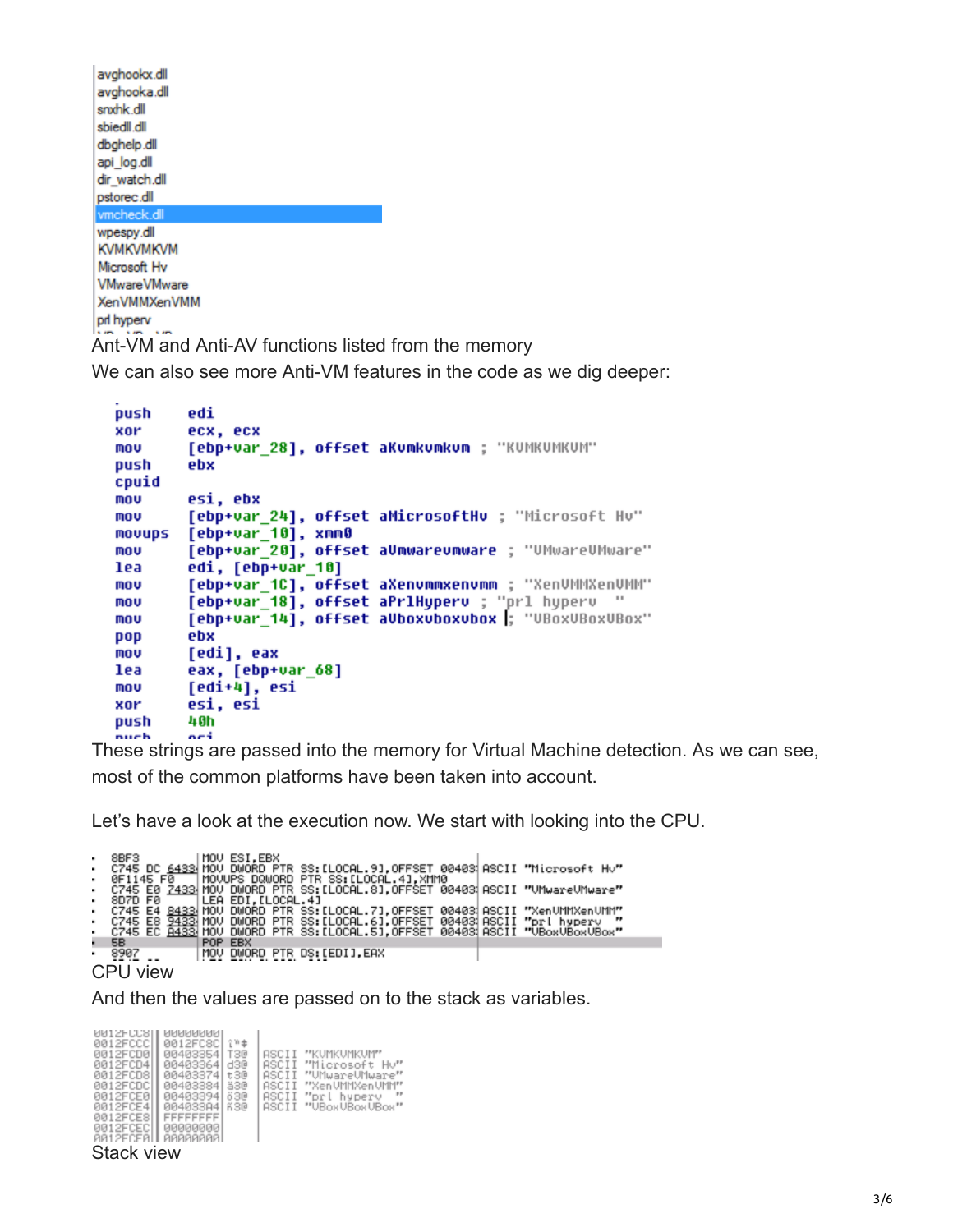The malware has a list of common AV and VM DLLs that it checks for — if they're loaded or not. This is to detect the AV running on the machine or if the machine is a VM — which can then be used to alter the execution flow as required. Let's have a look at the CPU and the Disassembler to see how this looks like in execution and code.

```
PUSH ESI
S2 HOU DWORD PTR SS: LLOCAL. 31, OFFSET 00403 RSCII "avghooks.dll"<br>
S22 HOU DWORD PTR SS: LLOCAL. 91, OFFSET 00403 RSCII "avghooks.dll"<br>
S22 HOU DWORD PTR SS: LLOCAL. 81, OFFSET 00403; ASCII "snxhk.dll"<br>
S22 HOU DWORD PTR 
32 MOU DWORD PTR SS:[LOCAL.10],OFFSET 0040 ASCII "avghookx.dll"
               esi
    push
               [ebp+1pModuleName], offset aAvghookx dll ; "avghookx.dll"
    mov
    xor
               esi, esi
               [ebp+var_24], offset aAvghooka_dll ; "avghooka.dll"
    mou
               [ebp+var_20], offset aSnxhk_dll ; "snxhk.dll"
    mov
               [ebp+var_1C], offset aSbiedll_dll ; "sbiedll.dll"
    mov
                                                                ; "dbqhelp.dll"
               [ebp+var_18], offset aDbghelp_dll
    mov
               [ebp+var 14], offset aApi log dll ; "api log.dll"
    mou
               [ebp+var_10], offset aDir_watch_dll ; "dir_watch.dll"
    mov
               [ebp+var_C], offset aPstorec_dll ; "pstorec.dll"<br>[ebp+var_8], offset aUmcheck_dll ; "vmcheck.dll"
    mov
    mou
    mou
               [ebp+var 4], offset aWpespy dll ; "wpespy.dll"
```
Code showing the list of DLLs

#### **Network IOC**

At this time, what would end up being the URI for the final payload (malware to be distributed by this loader) can be seen hardcoded into the loader itself. We can have a look at the strings output and see it. We will also have a look at the disassembler output and also in the debugger to show different ways of looking up the URI.

```
kardon.ddns.net
 /kardon/gate.php
 %s\%s.exe
 notask
 id=%s&os=%s&pv=%s&ip=%s&cn=%s&un=%s&ca=%s&op=%d&td=%s
 id=%s&os=%s&pv=%s&ip=%s&cn=%s&un=%s&ca=%s&op=%d&td=%s&uni=1
 id=%s&os=%s&pv=%s&ip=%s&cn=%s&un=%s&ca=%s&op=1&td=%s&uni=1
 id=%s&os=%s&pv=%s&ip=%s&cn=%s&un=%s&ca=%s
 RSDS
Process Strings
```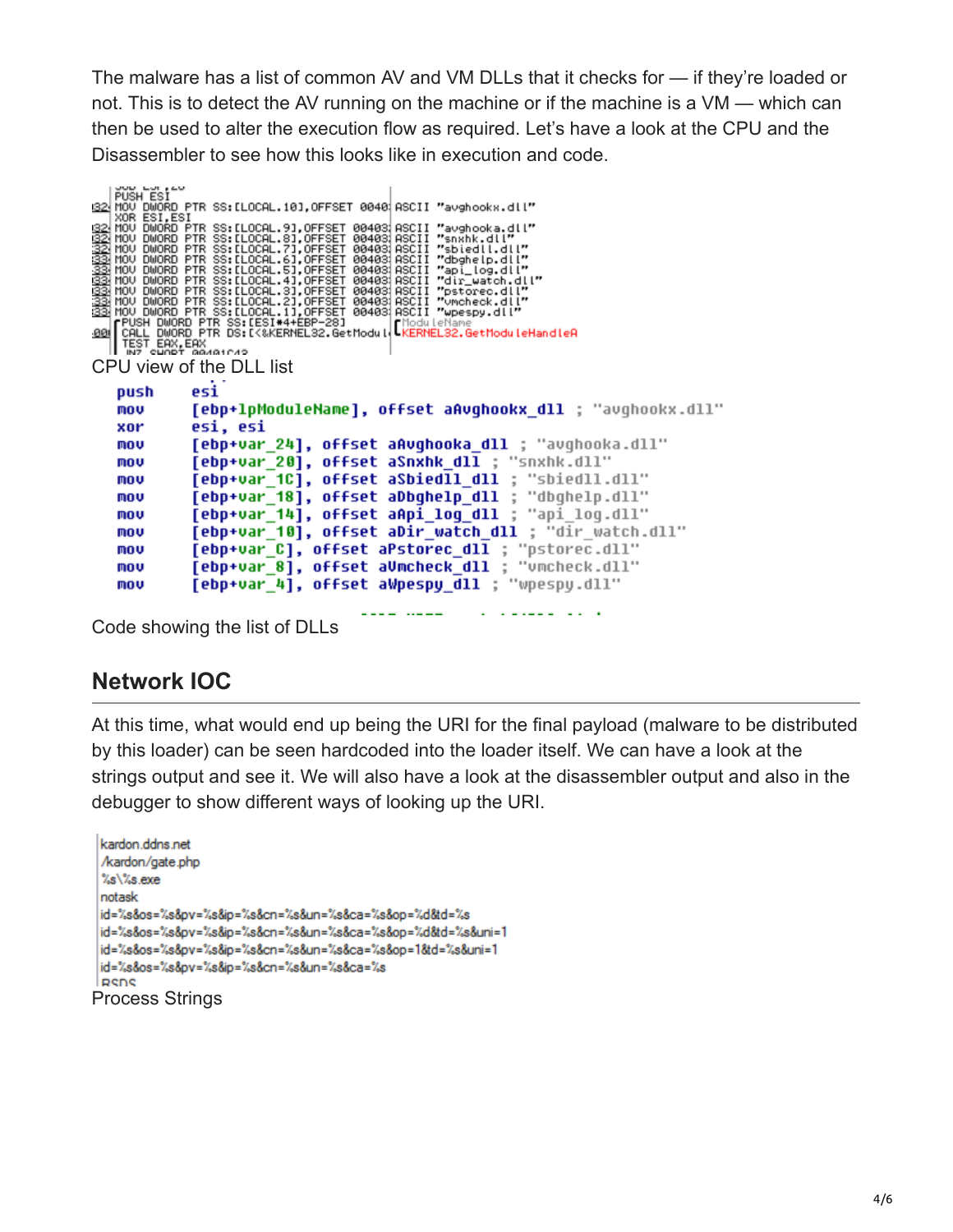| MOV  | 1pName, offset aGlobalAnmv4qvr ; "Global\\anmV4QvRLesoOSLHO5Wc" |
|------|-----------------------------------------------------------------|
| push | offset arglist ; dwHandle                                       |
| MOV  | dword 404260, 2                                                 |
| MOV  | bute 404244, bl                                                 |
| mov  | dword 404248, offset aKardon ddns ne ; "kardon.ddns.net"        |
| mov  | dword 40424C, offset aKardonGate php ; "/kardon/qate.php"       |
| call | sub 401674                                                      |
| pop  | ecx                                                             |
| jmp  | short loc 401AD3                                                |
|      |                                                                 |

DISASSEMDIET VIEW<br>
SECOND METAL BARBASE CONSUMING THE RESERVED OF SALE AND DRIVE THE DS: [404258], OFFSET 004034 ASCII "Global\annU4QuRLesoOSLHO5Wc"<br>
SECOND 1990 PUSH OFFSET 004034120<br>
SECOND 1990 PUSH OFFSET 004034 ASCII 59<br>FR 07

CPU view of the URI ready to go into the stack

So, as seen above, this is the URI that is supposed to serve the final payload for download, execution and infection:

kardon.ddns[.]net/kardon/gate.php

There are different URIs found on different samples of this malware at this time, which will change as it goes into distribution and the URIs start serving active (live) payloads.

Let's also quickly take a look at the POST request (which is likely to remain the same for the next version).



#### CPU view of the POST request

Lastly, we can also see some features where the malware extracts information about the machine and it looks like this information will be posted back to the admin once this malware is in distribution.